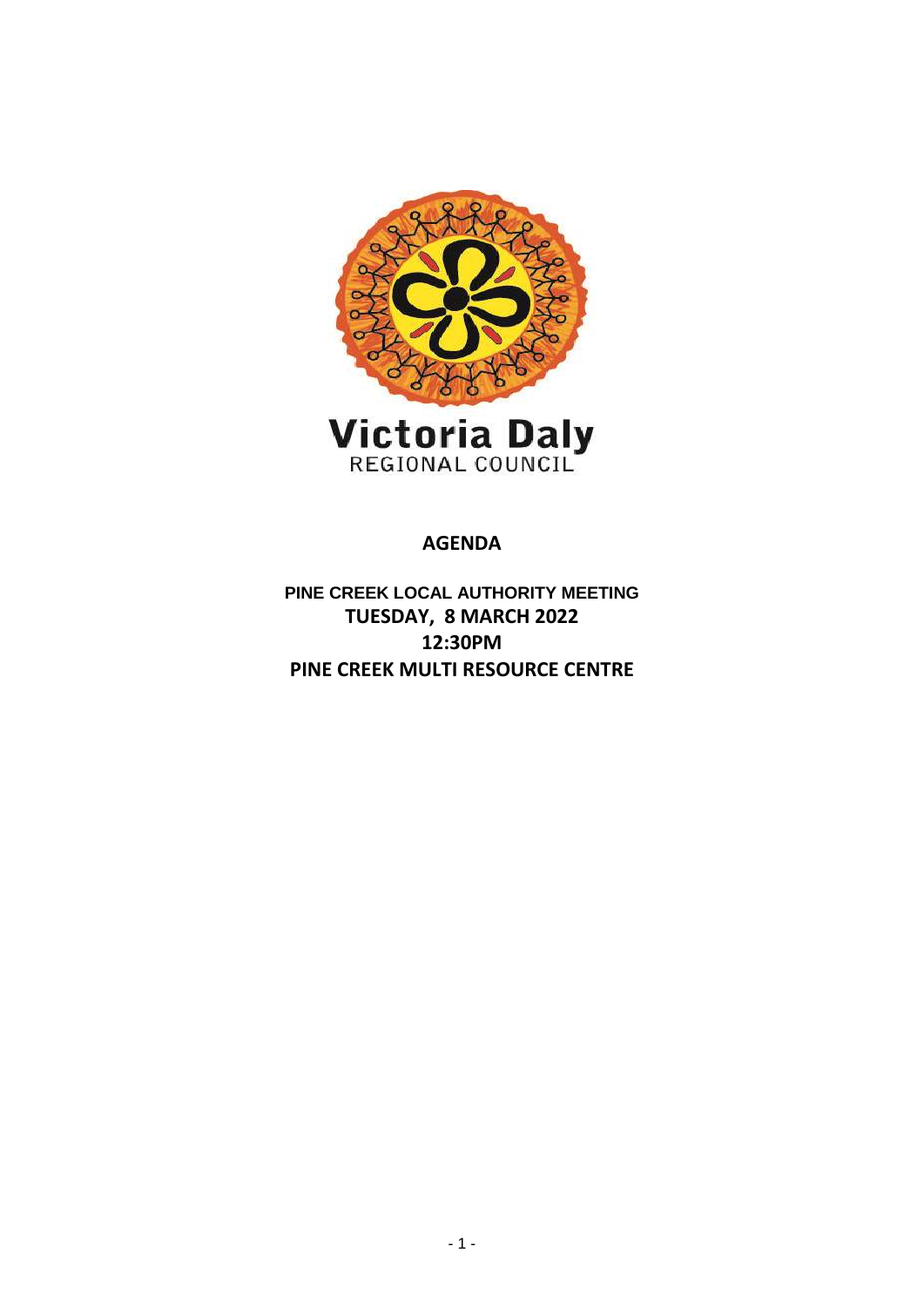

# **VICTORIA DALY REGIONAL COUNCIL DISCLAIMER**

No responsibility is implied or accepted by the Victoria Daly Regional Council for any act, omission or statement or intimation occurring during Council or committee meetings.

The Victoria Daly Regional Council disclaims any liability for any loss whatsoever and howsoever caused arising out of reliance by any person or legal entity on any such act, omission or statement or intimation occurring during Council or committee meetings.

Any person or legal entity who acts or fails to act in reliance upon any statement, act or omission made in a Council or committee meeting does so at that person's or legal entity's own risk.

In particular and without detracting in any way from the broad disclaimer above, in any discussion regarding any planning application or application for a licence, any statement or intimation of approval made by any member or officer of the Victoria Daly Regional Council during the Course of any meeting is not intended to be and is not taken as notice of approval from the Victoria Daly Regional Council.

The Victoria Daly Regional Council advises that anyone who has any application lodged with the Victoria Daly Regional Council shall obtain and should only rely on **WRITTEN CONFIRMATION** of the outcome of the application, and any conditions attaching to the decision made by the Victoria Daly Regional Council in respect of the application.

Russell Anderson **Chief Executive Officer**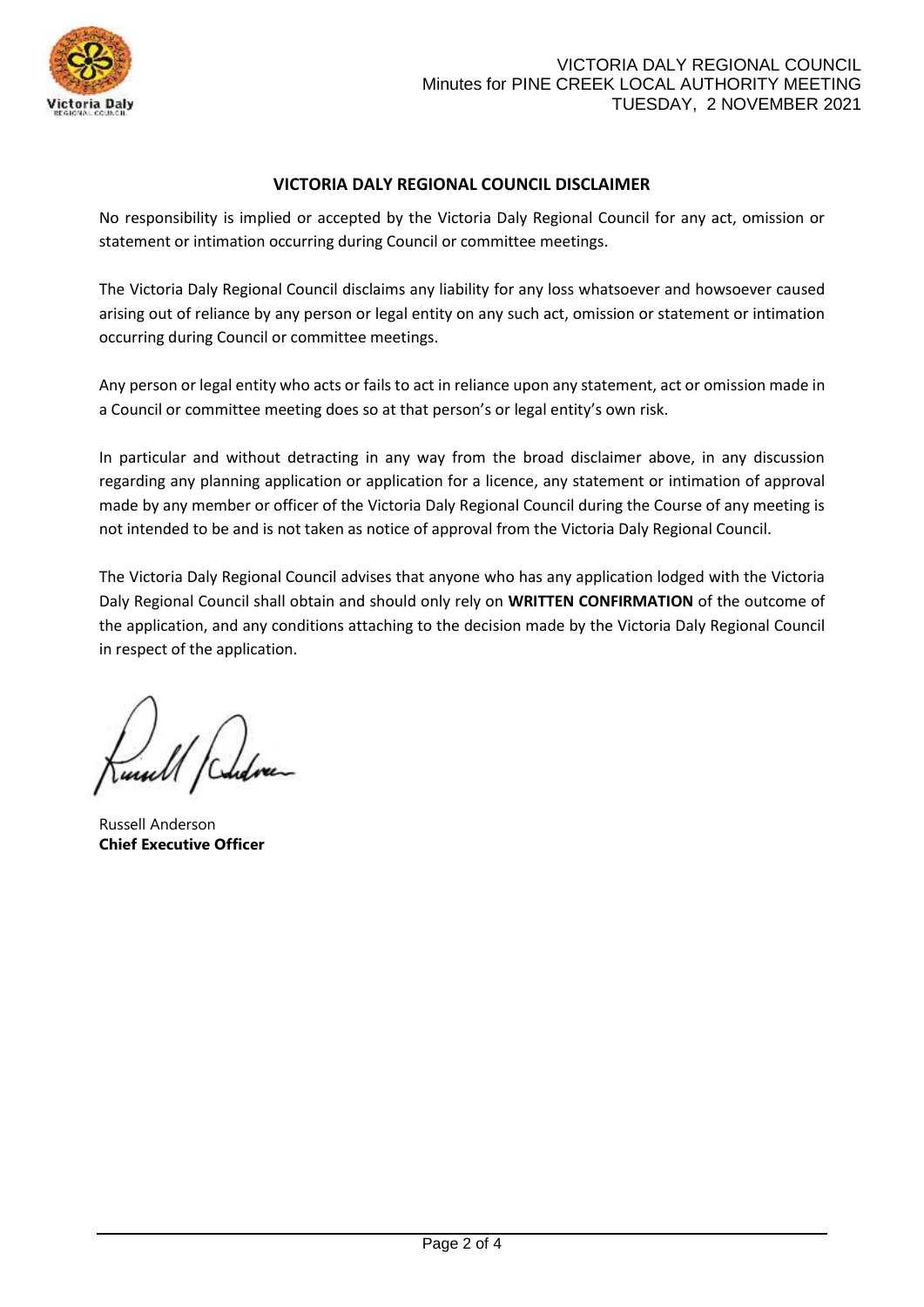

# **TABLE OF CONTENTS**

#### **1 MEETING OPENING**

## **2 WELCOME INDUCTION PRESENTATION – Michelle Will** *Appendix's A,B,C,D.*

## **3 ATTENDANCE AND APOLOGIES**

1.2 Apologies / Absentees

2.3 Visitors

.

- Russell Anderson CEO.
- Michelle Will VDRC Manager of Executive Services.
- Mark Asendorf Managing Director, Marmel Enterprise.
- Ian Gudgeon and Reppresentives Katherine High School

# **4 DISCLOSURE OF INTEREST**

# **5 RESIGNATIONS, TERMINATIONS AND NOMINATIONS**

- **5.1 Resignations**
- **5.2 Terminations**
- **5.3 Nominations**

#### **6 INVITATION FOR DEPUTATIONS TO PRESENT/SPEAK**

- Mark Asendorf Managing Director, Marmel Enterprise
- Ian Gudgeon and Reppresentives Katherine High School

#### **7 CONFIRMATION OF PREVIOUS MINUTES**

*Pine Creek Local Authority – 2nd November 2021.- Appendix E*

#### **8 BUSINESS ARISING FROM PREVIOUS MINUTES**

Quotes for repairs, Jimmy Ah Toy Oval - *Appendix F*

#### **9 INCOMING AND OUTGOING CORRESPONDENCE**

- **INCOMING**
- Email Big Rivers Liveability Survey *Appendix – G*
- Email Letter of Complaint Sue Evans *Appendix – H*
- Email Letter of Complaint Xiao Denouel *Appendix – I*
- Email Seniors Voice Grants *Appendix J*

#### **10 REPORTS**

- **10.1 Local Authority Reports**
- **10.2 Finance Reports –** *Appendix K*
- **10.3 Council Service Manager's Reports -** *Appendix l*
- **10.4 Governance Reports**

#### **11 GENERAL BUSINESS**